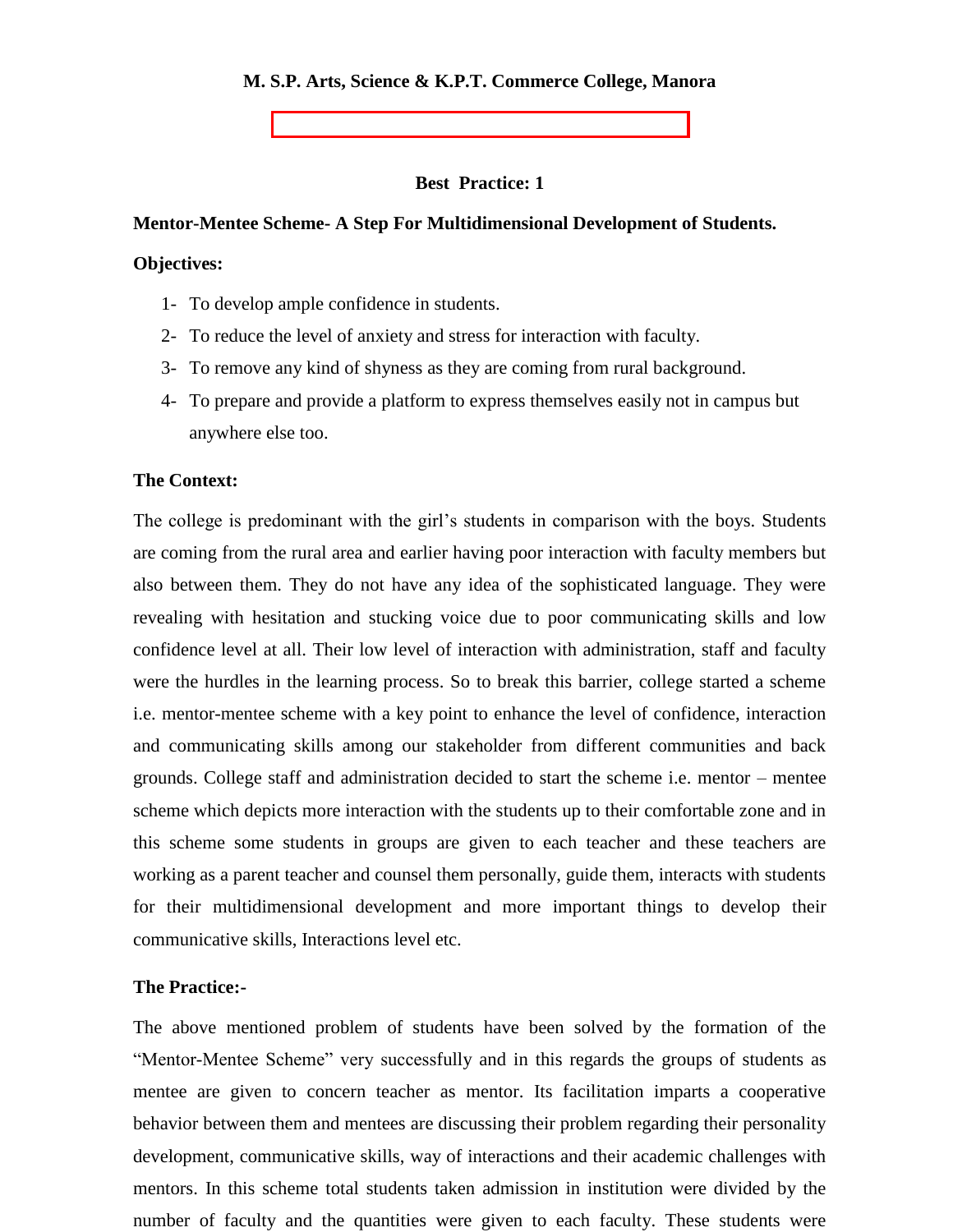remaining with their mentor (teacher) up to their degree course means B.Sc., B.A or B.Com etc. These students were remains with their mentors for the whole duration of course and they will be guided, motivated, counseled and helped out by all means for better results in academics, sports, seminar, debates and other fields of their lives.

# **Evidence of Success:-**

This scheme imparts a fine success rate to fulfill its objectives and motto behind it to launch the same. Students are updating their communicative skills, motivated, and performing well in rest of previous years in various fields. They are actively participating in various programs like debates etc. Due to pandemic Covid situation across the country and they participated various online programs and actively facilitating their concern. They learned various skills on virtual mode, like computational skills, and use of android technology etc which are less active in their way of expression in life. College continuously is providing a plat form to our stake holders and implementing various skills to develop their confidence, language, level of interactions, expression and communications and understanding of their texts knowledge with the help of mentors. This success blow a positive vibes in the communities and stakeholders and their parents are giving a positive responses as they are coming in the parents meeting and interacting with administration , faculty etc with positive words for this scheme.

#### **Problems Encountered and Resource Required:-**

The key challenge was to interact with students along with their parents too as having poor communicative skills. Most of the parents are depends on their agro-social activity and live stock practices, some of them are working in agricultural work as daily wedges to foster their family. So they do not have enough time and shy in nature to communicate with the mentors or the administration too. So mentors and administration have great problems like enough possibilities of any kind of information about our stakeholders to discuss with their parents on and within the time, without any late to take any good and favorable decision etc. On the other hand shy nature of students along with the low level of confidence, interactions and communicative skills are the major challenges in the implementation. But with the help of active staff, mentors and administration proved their hard work to develop our students, it was just like to sketch something on plain canvas or plantation on bare lands in deserts.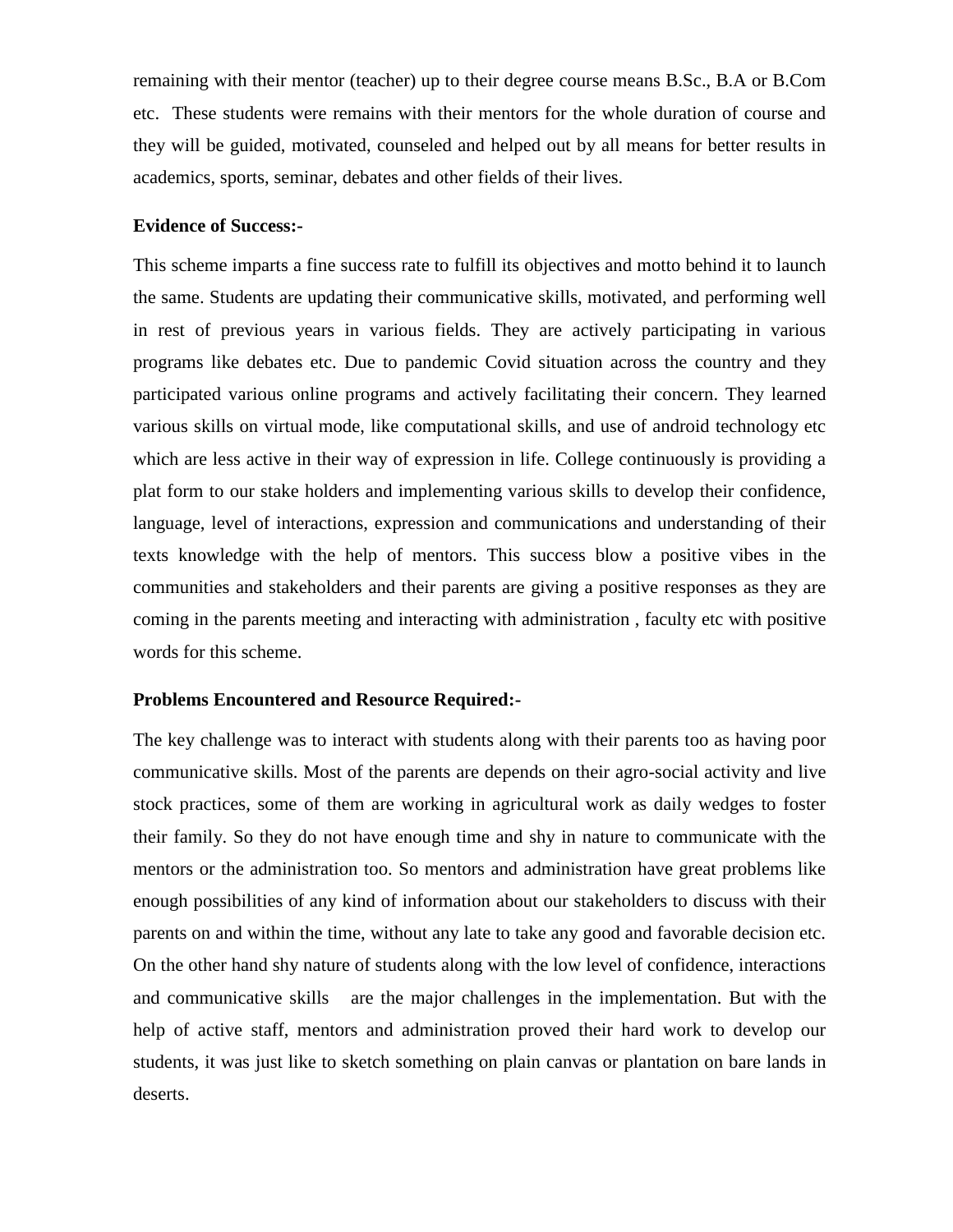# **Best Practice-2**

# **Title: Step Forward Towards Economically Deprived In Society Through Social Responsibility Fund (SRF)**

### **Objectives:**

- 1. Whole hearted interaction with community.
- 2. To set up example of help and kindness among students.
- 3. Active participation with emotion and kind heartiness for society and peoples.
- 4. Inculcate self satisfaction and peace as global harmony in society.

# **The context:**

The idea of this novel practice had come in light after the deep internal boggling of mind and heart of the staff. College is always initiating and promoting the education in communities regularly. This type of promotion and campaign in the area leads a good presence and participation in the form of admission in college but after some time it has been noticed that good students but having poor economical condition are fail to join the college. It was the matter to rethink the situation and solution to cope up with the plight. After keen analysis we got the key of problem told by students that they do not have enough money to pursue the education even for travel as bus ticket or pass. So college has decided to provide them some funds to poor students for their bus pass in this regard. On the other hand our local stakeholders are used to come in college for economical help for cancer patients, deprived, and for other basic need and help during Covid-19. Very same in this regard during Covid-19 college has distributed food kits, masks, sanitizers to the poor community hamlet in the year of 2020-21 through NSS Volunteers of College. So college staff collectively thought to help these people at any cost. So finally after the healthy discussion of staff i.e. teaching, non teaching and administration unanimously decided that to develop a welfare or social service funds and then it is decided to open an account as "Social Responsibility Funds" in bank and this account is handled by the Principal and students Counselling committee co-coordinator. It has been decided to deposit some rupees (1200/-) per member of college for this novel idea to serve our society and stakeholders in this regards.